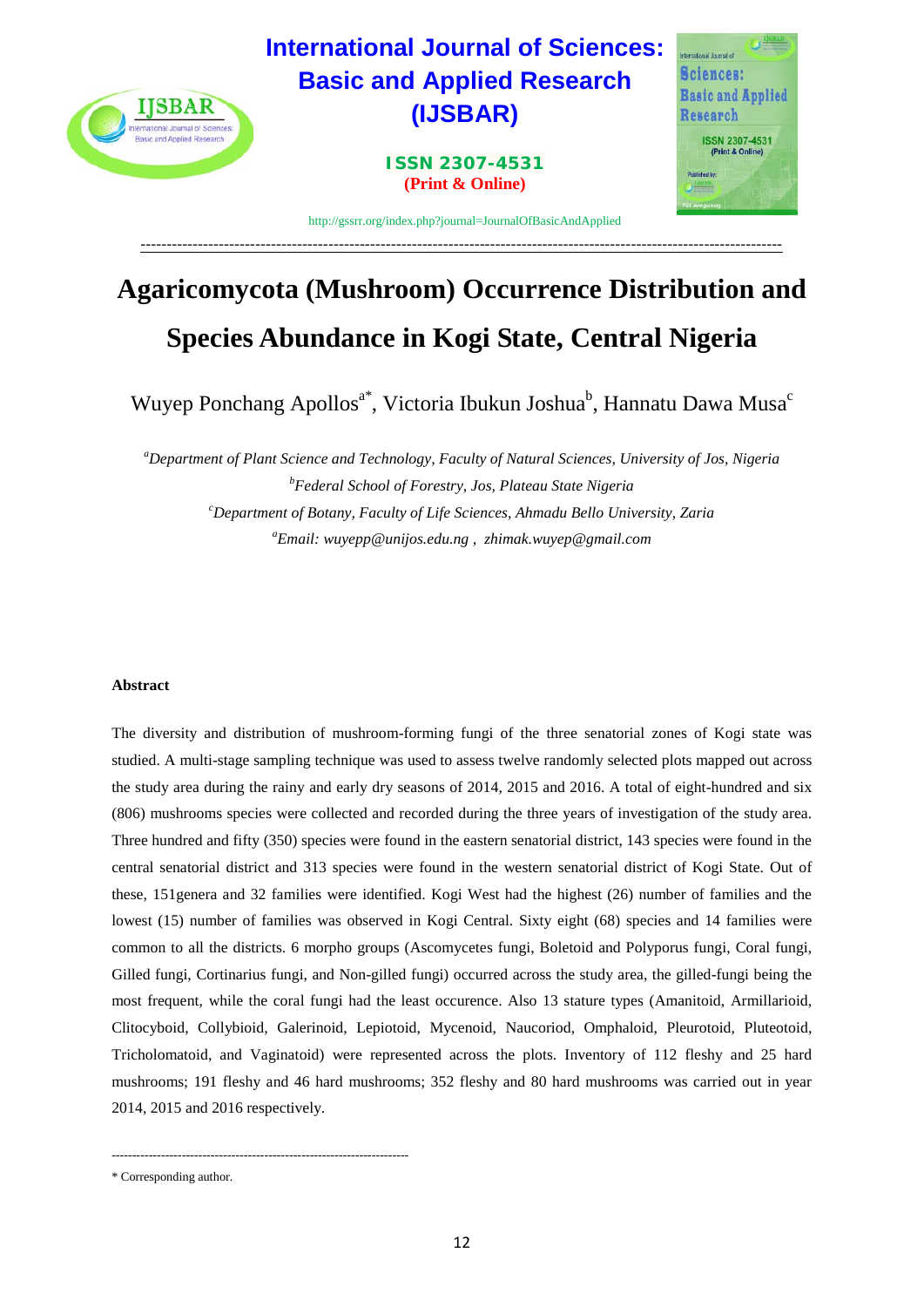Two hundred and ninety-eight (298) mushrooms species were collected on wood, 471 on soil and 37 on leaves litter/humus. The mushroom compositional species diversity and richness were estimated and compared using Shannon-Weiner Index, Pielou's Evenness Index, Margalef's Index of Species Richness and Simpson Concentration Index. The Shannon diversity index varied from a significantly lower index of 0.93 at Kogi Central to a significantly higher index of 1.75 at Kogi West (p=0.001). The evenness index varied from a significantly minimum 0.29 at Kogi central to a significantly maximum 0.51 at Kogi West ( $p=0.010$ ). The species richness significantly varied between 4.56 in Kogi Central to 8.74 in Kogi West and 13.42 in Kogi East (p=0.001). The Simpson index significantly varied between 0.25 in Kogi West to 0.60 in Kogi Central which was the highest (p=0.003). Kogi East and Kogi West were the most similar (0.48) as revealed by the similarity index in terms of mushroom assemblage.

*Key words:* Agaricomycota; Mushroom; Species abundance; Kogi State.

#### **1. Introduction**

The occurrence of mushroom species has been reported by several researchers in different parts of the world [3, 4; 5, 6; 7, 8]. In comparison with previous studies [1, 9, 10, 11, 12], variations were observed in the checklist of species observed from each of the studies comparatively with the different districts of the study area. This may be attributed to variations in time of investigation and level of degradation of the ecosystems that were studied which may include climate, physiognomy, synecology, litter fall dynamics and composition, succession and geography. The author in [2] reported that studies on mushroom diversity in many developing countries such as Nigeria were scattered, often times limited to regions, tribes or forests; far between and biased against non-edible, mycorrhizae and hypogenous (underground) types. The authors in [7], in their study on diversity of macrofungi in Oil Palm Agroforests of Edo State, Nigeria reported a total of 49 fruit bodies belonging to 26 different species of mushrooms. The authors in [13], assessed the macrofungi Community in Rubber Plantations and a forest of Edo State, Nigeria. They encountered 93 different species of macrofungi belonging to 28 families. Similarly, a total of 21 species of edible wild mushrooms harvested from 10 states of the federation distributed into 4 Classes (*Agaricomycetes*, *Heterobacidiomycetes*, *Bacidiomycetes*, and *Homobacidiomycetes*), 4 Orders (*Auriculariales*, *Agaricales*, *Polyporales*, *Russulales*), 10 Families (*Auriculaceae*, *Agariceae*, *Corpinaceae*, *Formitopsidaceae*, *Polyporaceae*, *Russulaceae*, *Tricholomataceae*, *Pleurotaceae*, *Lyophyllaceae*, and *Russulaceae*) were reported by [15] in their research investigation titled catalogue and identification of some wild edible macro-fungi in Nigeria.

There is the need to place high priority on the complex interactions between fungi and terrestrial plants. This stems from the fact that loss of biodiversity may lower the productivity of ecosystems [22], and the diversity of primary producers may be dependent on fungal diversity [23]. Biodiversity indices are generated to bring the diversity and abundance of species in different habitats to similar scale for comparison and the higher the value, the greater the species richness. Such information will also enable integration into the global biodiversity, wider bio-prospecting and downstream application hence the importance of this investigation. . This study assessed all mushrooms irrespective of edibility and other factors. The record and understanding of the diversity, phenology, substrate specificity, and scientific classification of macrofungi is of significant importance to the preparation of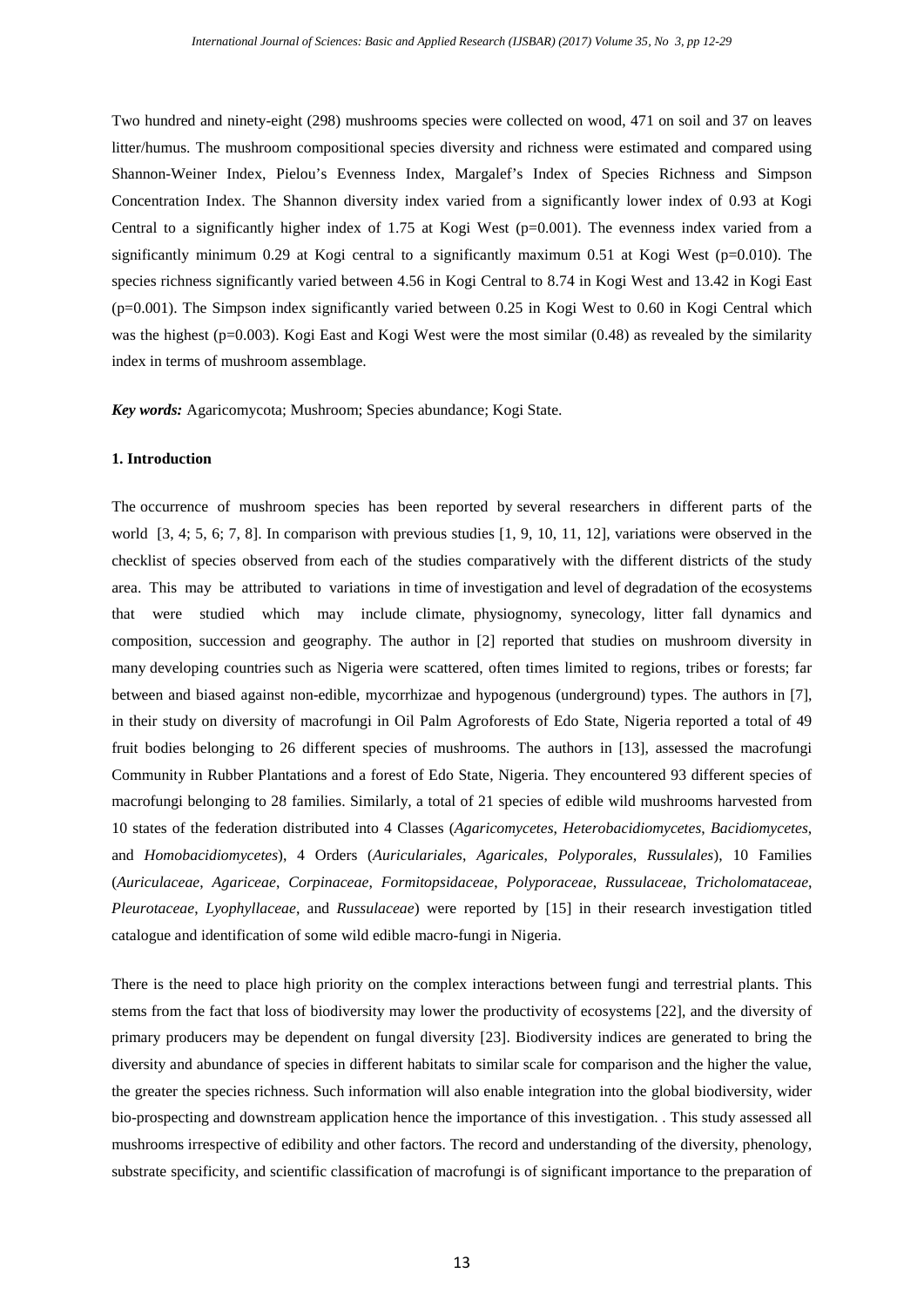checklists, accession in genbank, management of forests or forest resources

### **2. Materials and methods**

#### *2.1. Study area*

The study was carried out in Kogi state located in the North-Central geo-political zone of Nigeria between latitude  $6°30'$  and  $8°50'$ N and longitude  $5°51'$  and  $8°00'E$  (Figure 5). The state is divided into three senatorial districts (Kogi East, Kogi Central and Kogi West) and structured into 21 local government areas. Kogi East comprise of Ankpa, Bassa, Dekina, Ofu, Omala, Olamaboro, Ibaji, Idah and Igalamela-Odolu LGAs; Kogi Central comprise of Ajaokuta, Okene, Okehi, Adavi and Ogori-magongo LGAs; while Kogi West comprise of Kabba-Bunnu, Ijumu, Lokoja, Kogi, Yagba-West, Yagba-East and Mopa-Amuro LGAs [20].



**Figure 1:** Map of Kogo State, Central Nigeria showing Study area and Sampling Sites.

Map of the Study Area Showing Study Plots

The materials used for the study include wax brown paper bags and aluminum foil for larger specimens, trowel to dig up base of sporocarps, sharp knife, scalpel, specimen field tags, survey data and fungal description forms, collection bottles, Global Positioning System unit (GARMIN GPSmap76Cx), Canon digital camera, permanent marking pens, galvanized iron sheets to tag plot edges and cane basket to carry and dry collected specimens.

### *2.2. Sampling procedure*

A multi-stage sampling technique was adopted for the study. A reconnaissance survey was carried out in the study area. The three senatorial districts (Kogi East, Kogi West and Kogi Central) in the state were selected for the purpose of the study. A total of six (6) LGAs were randomly selected in the three senatorial districts two from each senatorial district; Olamaboro and Ofu LGAs (Kogi East Senatorial) Ijumu and Yagba East LGAs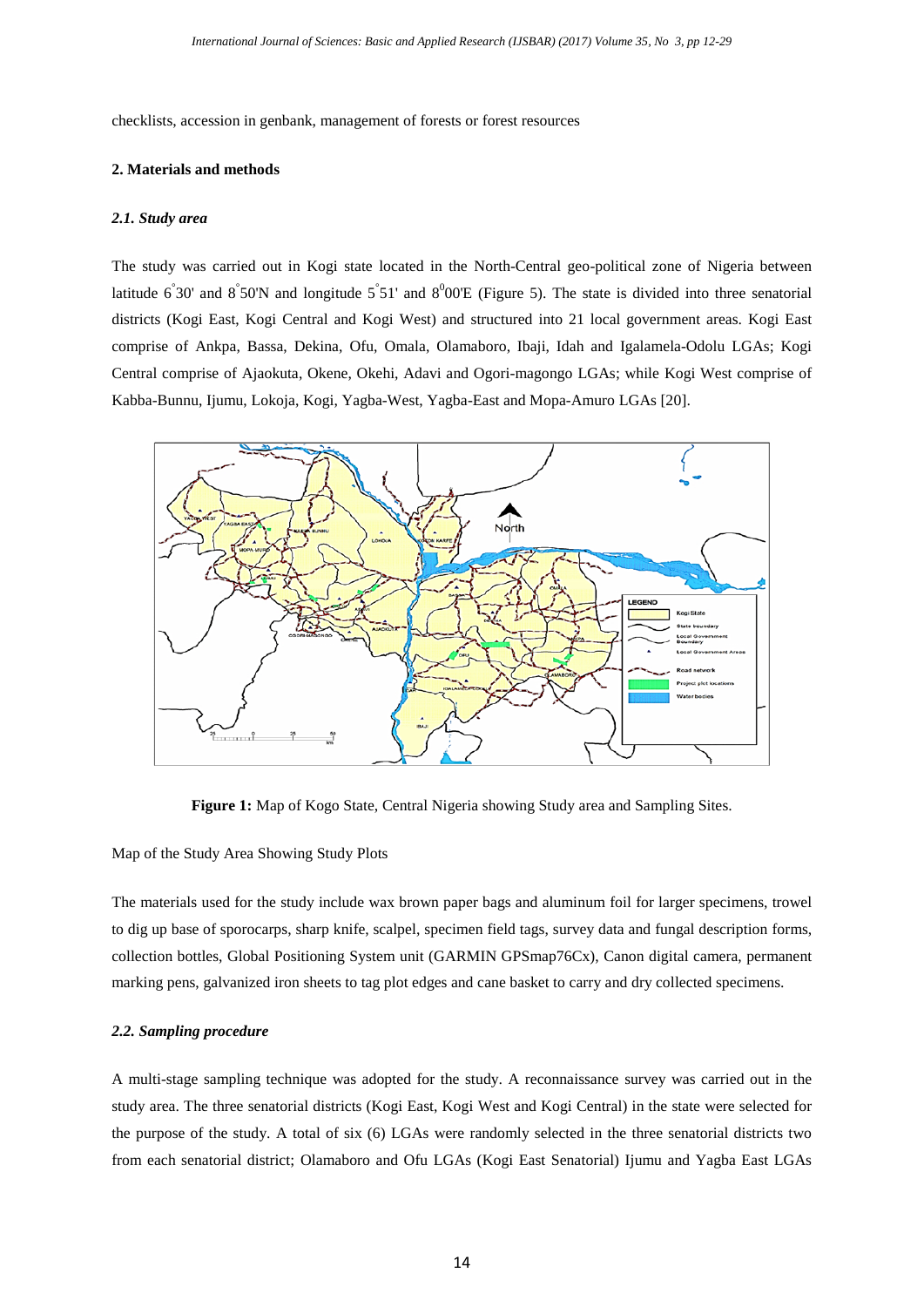(Kogi West Senatorial) and Adavi and Okehi LGAs (Kogi Central Senatorial). Thereafter, two sites were randomly selected from each of the selected local government areas in the senatorial districts.

# *2.3. Laying of plots*

Sampling of macrofungi was carried out in 12 plots of 2 x 4km demarcated using Global Positioning System (GARMIN GPSmap76Cx), within which two transects each measuring  $0.5 \times 2 \text{km}^2$  was forayed 1km away from each other. A total of 24 transects were thus surveyed from the study location.

# **Study Locations**

|    | Senetorial Districts L.G.A        |                      | <b>PLOTS</b> |            |
|----|-----------------------------------|----------------------|--------------|------------|
|    |                                   | Olamaboro            | <b>ELA</b>   | <b>ELB</b> |
|    | Kogi East                         | Ofu                  | <b>EFA</b>   | <b>EFB</b> |
|    |                                   | Okehi                | <b>CKA</b>   | <b>CKB</b> |
|    | Kogi Central                      | Adavi                | <b>CDA</b>   | CDB        |
|    | Kogi West                         | Ijumu                | WIA          | WIB        |
|    |                                   | Yagba East WYeA WYeB |              |            |
|    |                                   |                      |              |            |
| ro | Plot A; CDA: Central Davi         |                      |              | Plot A     |
|    | $\zeta$ $\zeta$<br>Plot B<br>CDB: | $\zeta$ $\zeta$      |              | Plot B     |

**Table1:** Sampling Sites in Senatorial Districts of Kogi State, Central Nigeria

Key:

| ELA: Eastern Lamaboro Plot A; CDA: Central Davi |        |                                 | Plot A |
|-------------------------------------------------|--------|---------------------------------|--------|
| $\leq$ $\leq$<br>66<br>ELB:                     | Plot B | $\zeta$ $\zeta$<br>66<br>CDB:   | Plot B |
| EFA: Eastern Fu                                 |        | Plot A WIA: Western Ijumu       | Plot A |
| 66<br>66<br>EFB:                                | Plot B | 66<br>66<br>WIB:                | Plot B |
| CKA: Central Kehi                               |        | Plot A WYeA: Western Yagba East | Plot A |
| 66<br>$CKB$ :                                   | Plot B | 66<br>66<br>WYeB:               | Plot B |

# *2.4. Sampling of macrofungi*

Marcrofungi were sampled from June to December each year of 2014, 2015 and 2016. This included collection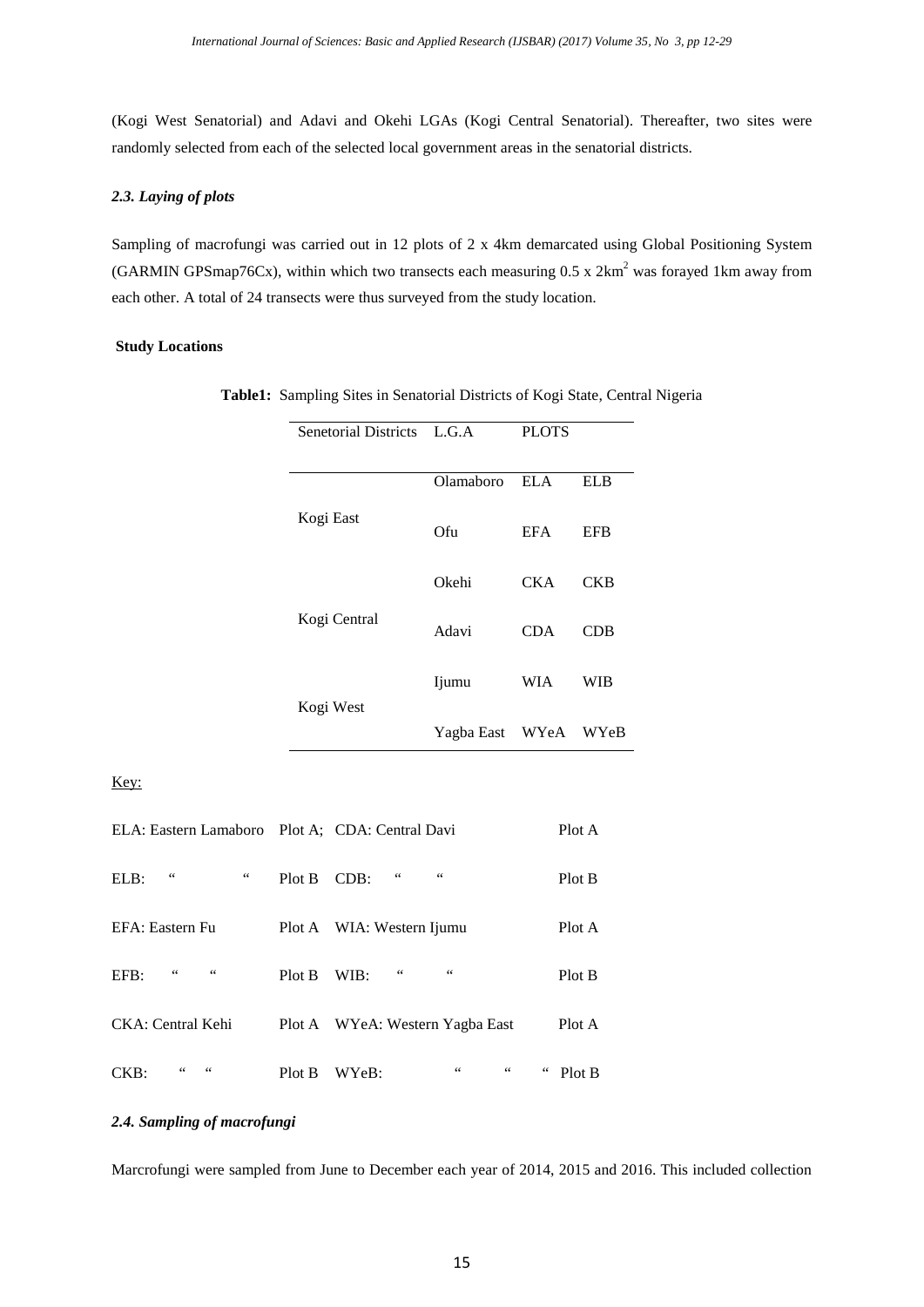of every encountered macrofungi within each transects. These were photographed in-situ and tagged digitally with the canon camera. A few sporocarps were carefully dug out and their fertile sides (gill, tubes and spines) were exposed and photographed (Plates 3 to 97). Photographed macrofungi were then collected in separate waxed paper bags in order to avoid spore contamination among the different specimens. The collection bag was correctly labeled.

#### *2.5. Data analysis*

The following indices were employed for diversity analysis following [16,21]:

#### *2.5.1. Comparison of Means*

Mean values between groups were compared using one way analysis of variance (ANOVA). Where significant difference exists, means were separated using Duncan's multiple range test (DMRT).

#### *2.5.2. Shannon-Wiener Diversity Index (H')*

In the Shannon index,  $p$  is the proportion  $(n/N)$  of individuals of one particular species found  $(n)$  divided by the total number of individuals found (N), ln is the natural log, Σ is the sum of the calculations, and s is the number of species [16]. The values of Shannon-Wiener diversity index is usually found to fall between 1.5 and 3.5 and only rarely surpasses 4.5. It is given by (eqn 1):

$$
H' = -\sum P_i \ln(P_i) \dots \dots \dots \dots \dots \dots \dots \dots \dots \dots 1
$$

#### *2.5.3. Pielou's Evenness Index (EH)*

The ratio of the observed diversity (H') to the maximum diversity (Hmax) is taken as a measure of evenness (E). S represents total number of species. E is constrained between 0 and 1.0 with 1.0 representing a situation in which all species are equally abundant (Equation 2).

#### *2.5.4. Simpson Concentration Index (λ)*

Simpson's Concentration index is weighted towards the abundance of the commonest species (Equation 3).

$$
\lambda = \sum P_i^2 \dots \dots \dots \dots \dots \dots \dots \dots \dots \dots \dots \dots 3
$$

Pi is the proportional abundance of the ith species. Simpson's index varies from 0 to 1 and gives the probability that two individuals drawn at random from a population belong to the same species. If the probability is high,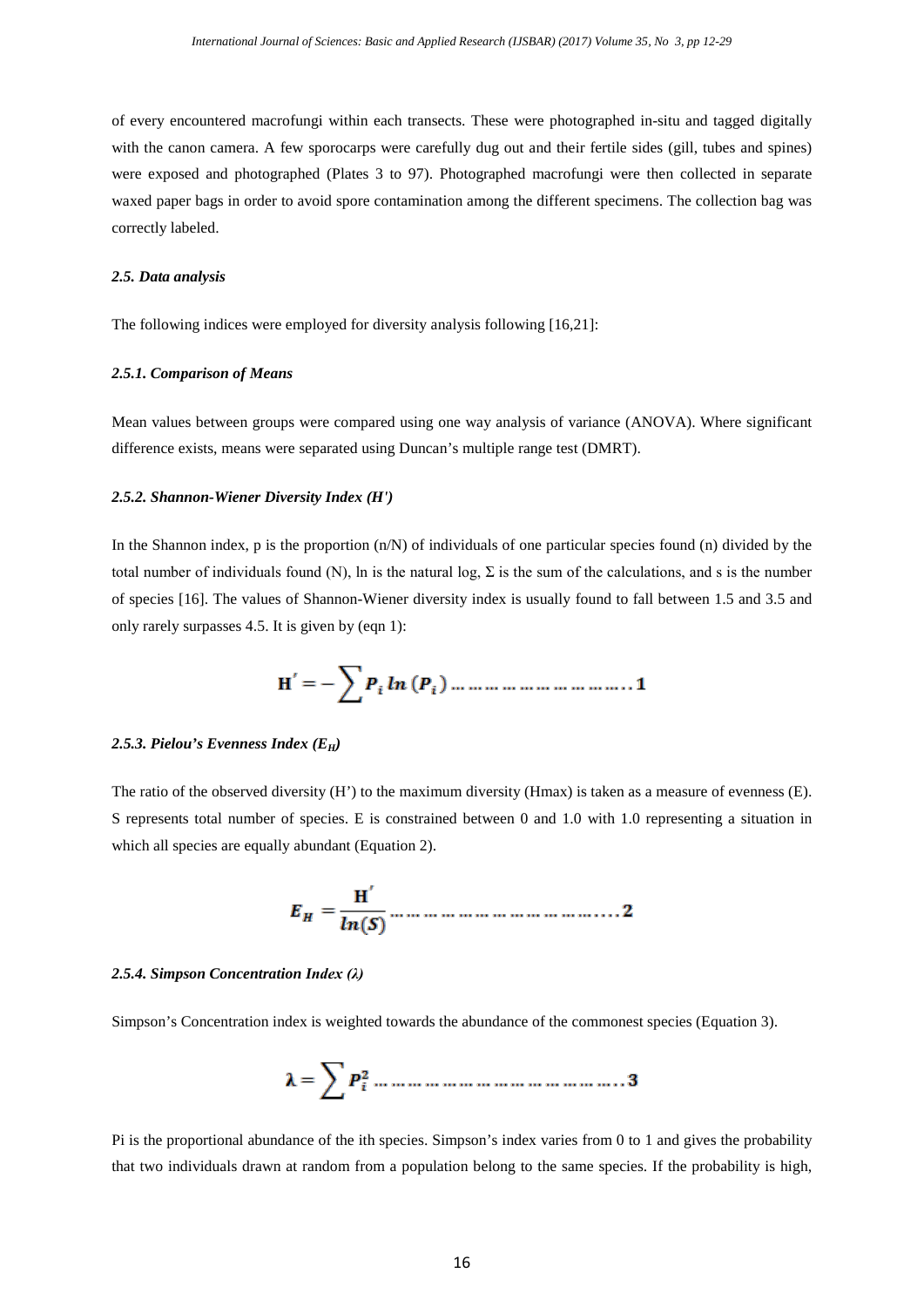then the diversity of the community sample is low. The higher the dominance index the lower the Shannon diversity.

#### *2.5.5. Margalef's Index of Species Richness (M)*

The Margalef's index was used to calculate the species richness. The Margalef's index is independent of sample size. It is based on the relationship between total number of species (S) and total number of individuals (N). Margalef's index is given by Equation 4:

$$
M=\frac{S-1}{ln(N)}\dots \dots \dots \dots \dots \dots \dots \dots \dots 4
$$

S is the total number of species; N is the total number of individuals and ln' is the natural logarithm (loge).

# *2.5.6. Sørensen Similarity Index (Cs)*

Similarity indices represent variations over three parameters: species composition in each of two sites and the species shared between the two sites [17]. For the purpose of this study the Sørensen similarity index [16] measures similarity in mushroom species composition between two sites, A and B, by equation 5;

$$
Cs = \frac{2ab}{a+b} \dots \dots \dots \dots \dots \dots \dots \dots \dots 5
$$

Where *a* is the number of species found in site A; b is the number of species in site B and ab is the number of species shared by the two sites.

# **3. Results**

# **Location/Substrate and Loss of Mushrooms**

The result of the mushroom substrate is presented in Table 1. On the overall, majority (199) of the mushrooms grow out from anthill, while 155 grow on wood. Eighty-five (85) and 58 of the mushrooms grow out from soil and dung respectively.

| Table 2: Mushroom Location/Substrate in the study area |  |  |  |  |
|--------------------------------------------------------|--|--|--|--|
|--------------------------------------------------------|--|--|--|--|

| Location/        |    |    |    |    |                                  |                |              |
|------------------|----|----|----|----|----------------------------------|----------------|--------------|
| <b>Substrate</b> |    |    |    |    | Adavi Ijumu Ofuu Okehi Olamaboro | Yagba East     | <b>Total</b> |
| Wood             | 14 | 15 | 11 | 18 | 11                               | 16             | 155          |
| Anthill          | 18 | 19 | 20 | 16 | 17                               | 19             | 199          |
| Dung             | 4  | 12 | 9  | 3  | 8                                | $\overline{c}$ | 58           |
| Soil             |    | 16 | 8  | 6  | 9                                | 4              | 85           |
| Total            | 43 | 62 | 48 | 43 | 45                               | 41             | 497          |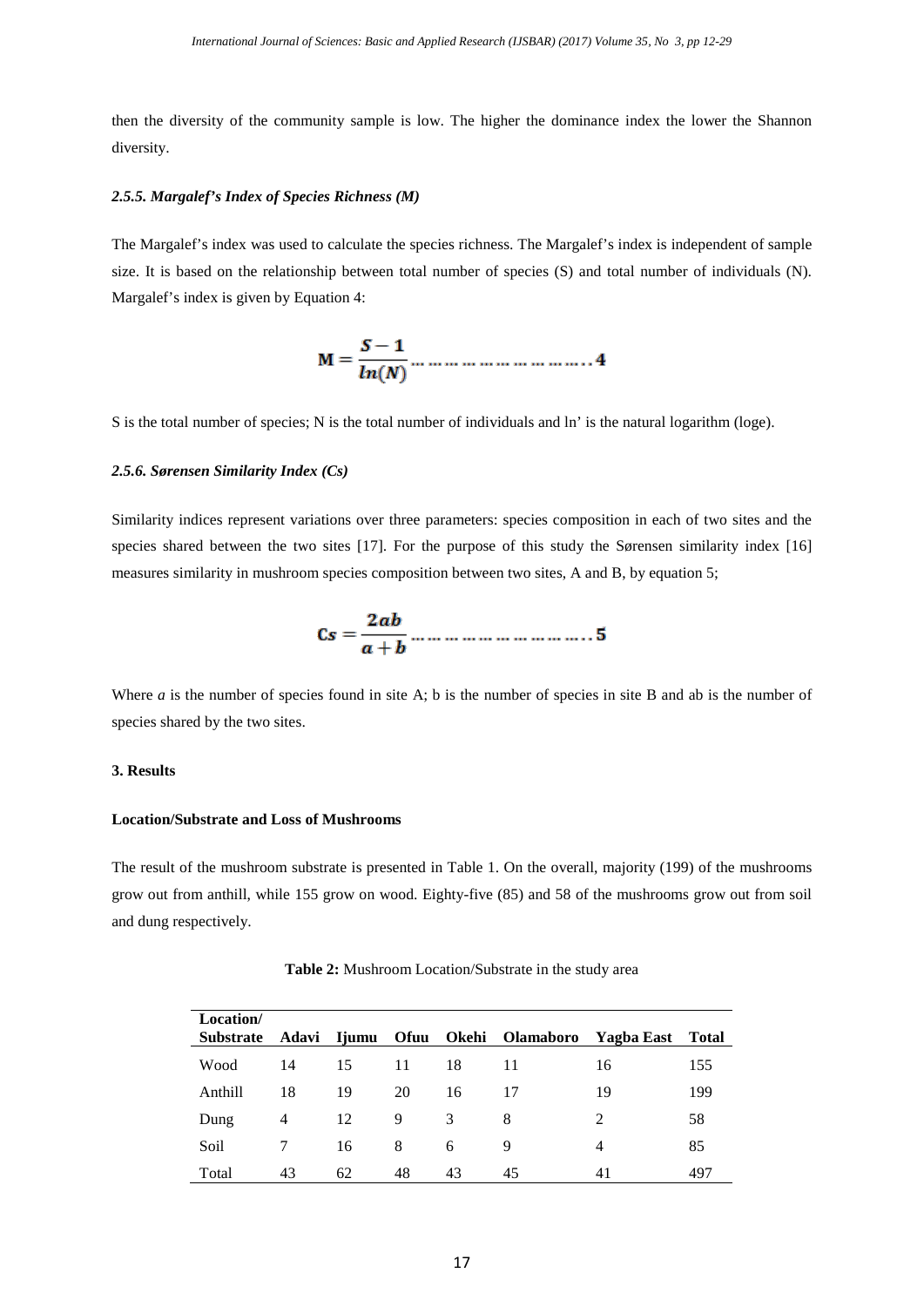#### *3.1 Mushroom inventory and occurrence in the study area*

In the course of the study, 73 fleshy and 15 hard mushrooms (first transects of all plots); and 39 fleshy and 10 hard mushrooms (second transects of all plots) were collected in year 2014; 116 fleshy and 28 hard mushrooms (first transects of all plots); and 75 fleshy and 18 hard mushrooms (second transects of all plots) were collected in year 2015; and 241 fleshy and 49 hard mushrooms (first transect of all plots); 111 fleshy and 31 hard mushrooms (second transect of all plots) were collected in 2016.

In addition, 52 mushrooms were collected on wood, 81 on soil and 4 on leave litter/humus substrates in year 2014; 91 mushrooms were collected on wood, 130 on soil and 16 on leaves litter/humus substrates in year 2015; and 155 mushrooms were collected on wood, 260 on soil and 17 on leaves litter/humus substrates in year 2015.

Tables 2, 3, 4 and 5 show the mean occurrence and distribution of mushrooms substrates across the first and second transects in the study area in 2014.

Table 2 revealed that locations had significant effects (p≤0.05) on fleshy mushrooms (p=0.030) and overall mushrooms  $(p=0.041)$ .

However, in the first transect, the fleshy and hard mushrooms were not significantly different from each other  $(p\geq0.05)$ . Similarly, hard mushrooms collected in the second transect were not significantly different from each other ( $p \ge 0.05$ ) in the study area.

The result of the mean distribution of mushroom substrates in the selected Local Government Areas (LGAs) of Kogi State in 2014 as shown in Table 10 revealed that the effects of the locations was significant (p≤0.05) on the emergence of the mushrooms from soil substrate  $(p=0.047)$ , while emergence of the mushrooms on wood  $(p=0.105)$ , leave litter/humus ( $p=0.588$ ) and total emergence on all the substrates ( $p=0.266$ ) were not significantly affected ( $p \ge 0.05$ ) by the variation in the Local Government Areas.

Table 6 showed the result of the mean occurrence of mushrooms across first and second transects in selected local government areas of Kogi state in 2015. It was observed that the senatorial districts and local government areas no significant effects ( $p\geq 0.05$ ) on the fleshy and hard mushrooms collected in the first and second transects of the study area in year 2015.

This is similarly observed for the total fleshy and hard mushrooms occurrence in the first and second transects. Similarly as observed in Table 7, the mean occurrence of mushrooms across first and second transects in the senatorial districts of Kogi State in 2015 had no significant effects (p≥0.05) on the fleshy and hard mushrooms collected in the first and second transects.

The highest mean occurrence of fleshy and hard mushrooms was observed in Kogi East (25.25±5.27), followed by Kogi West  $(21.50\pm1.85)$  while the lowest was observed in Kogi Central (12.50 $\pm$ 4.74).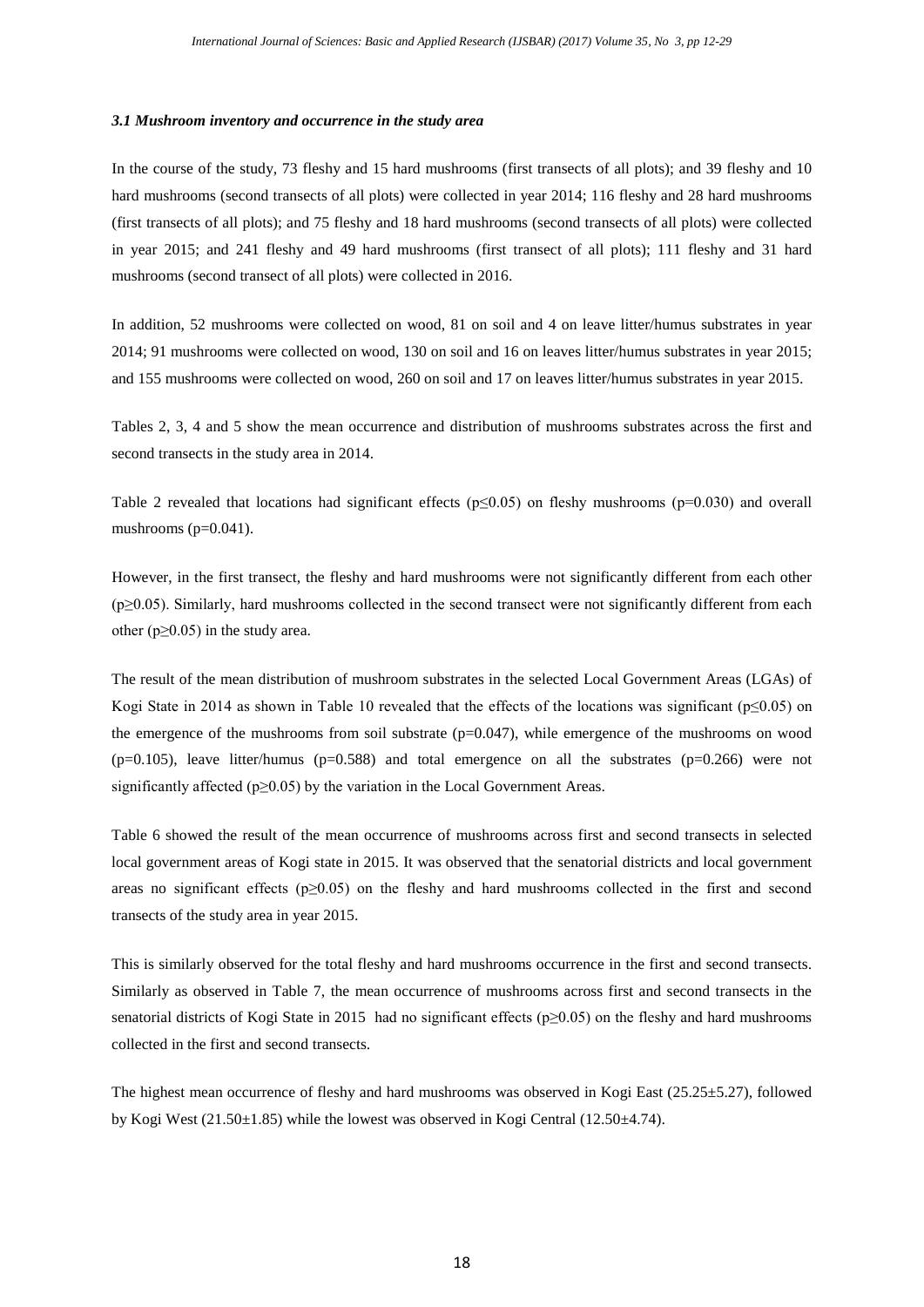|                   |            | $Mean \pm SEM$        |       |                |                               |       |              |                          |  |
|-------------------|------------|-----------------------|-------|----------------|-------------------------------|-------|--------------|--------------------------|--|
| <b>Senatorial</b> | <b>LGA</b> | <b>First Transect</b> |       |                | <b>Second Transect</b>        |       |              |                          |  |
| <b>District</b>   |            | Fleshy<br>Hard        |       | Hard<br>Fleshy |                               |       | <b>Total</b> |                          |  |
| Kogi East         | Olamaboro  | 12.00<br>$+$          | 2.50  | $\pm$          | $7.00 \pm 1.00^a$             | 1.50  | $\pm$        | $23.00 \pm 5.00^a$       |  |
|                   |            | 4.00                  | 0.50  |                |                               | 1.50  |              |                          |  |
|                   | Ofu        | $4.00 \pm 1.00$       | 2.50  | $\pm$          | $4.00 \pm 1.00^{ab}$          | 2.00  | $\pm$        | $12.50 \pm 2.50^b$       |  |
|                   |            |                       | 0.50  |                |                               | 0.00  |              |                          |  |
| Kogi Central      | Okehi      |                       | 1.00  | $\pm$          | $1.50 \pm 0.50$ <sup>bc</sup> | 0.50  | $\pm$        | $7.50 \pm 3.50^{\rm bc}$ |  |
|                   |            | $4.50 \pm 1.50$       | 1.00  |                |                               | 0.50  |              |                          |  |
|                   | Adavi      | $0.00 \pm 0.00$       | 0.00  | $\pm$          | $0.00 \pm 0.00^c$             | 0.00  | $\pm$        | $0.00 \pm 0.00^c$        |  |
|                   |            |                       | 0.00  |                |                               | 0.00  |              |                          |  |
| Kogi West         | Ijumu      | $9.50 \pm 4.50$       | 0.50  | $\pm$          | $3.00 \pm 0.00^{bc}$          | 0.00  | $\pm$        | 13.00<br>$\pm$           |  |
|                   |            |                       | 0.50  |                |                               | 0.00  |              | 5.00 <sup>ab</sup>       |  |
|                   | Yagba      | $6.50 \pm 3.50$       | 1.00  | $\pm$          | $4.00 \pm 2.00^{ab}$          | 1.00  | $\pm$        | $12.50 \pm 1.50^b$       |  |
|                   | East       |                       | 1.00  |                |                               | 1.00  |              |                          |  |
| <b>ANOVA</b>      |            | 2.103                 | 2.345 |                | 5.544                         | 1.143 |              | 4.829                    |  |
| p-value           |            | 0.196                 | 0.164 |                | $0.030*$                      | 0.430 |              | $0.041*$                 |  |

# **Table 3:** Mean Occurrence of Mushroom across the Plots of the Study Area in 2014 based on Local Government Areas

Means in the same column having different superscripts are significantly different. Means were separated using Duncan's Multiple Range Test (DMRT) at  $p \le 0.05$ .

# ANOVA: Analysis of Variance

\*: Significant difference exists at  $p \le 0.05$ .

SEM: Standard Error of Mean, LGA: Local Government Area

**Table 4:** Mean Distribution of Mushroom Substrates in the Study Area in 2014 based on Senatorial Districts

| <b>LGA</b>   | $Mean \pm SEM$  |                                                          |                           |                   |  |  |  |  |  |
|--------------|-----------------|----------------------------------------------------------|---------------------------|-------------------|--|--|--|--|--|
|              | Wood            | Soil                                                     | <b>Leave litter/Humus</b> | Total             |  |  |  |  |  |
| Kogi East    |                 | $6.75 \pm 1.25$ $10.50 \pm 3.66^{\circ}$ $0.50 \pm 0.50$ |                           | $44.50 \pm 13.90$ |  |  |  |  |  |
| Kogi Central | $2.75 \pm 1.70$ | $1.005 \pm 1.00^b$                                       | $0.00 \pm 0.00$           | $19.50 \pm 4.72$  |  |  |  |  |  |
| Kogi West    | $3.50 \pm 0.87$ | $8.75 \pm 1.32^{\circ}$                                  | $0.50 \pm 0.50$           | $44.00 \pm 4.53$  |  |  |  |  |  |
| <b>ANOVA</b> | 2.604           | 4.750                                                    | 0.500                     | 2.598             |  |  |  |  |  |
| p-value      | 0.128           | $0.039*$                                                 | 0.622                     | 0.129             |  |  |  |  |  |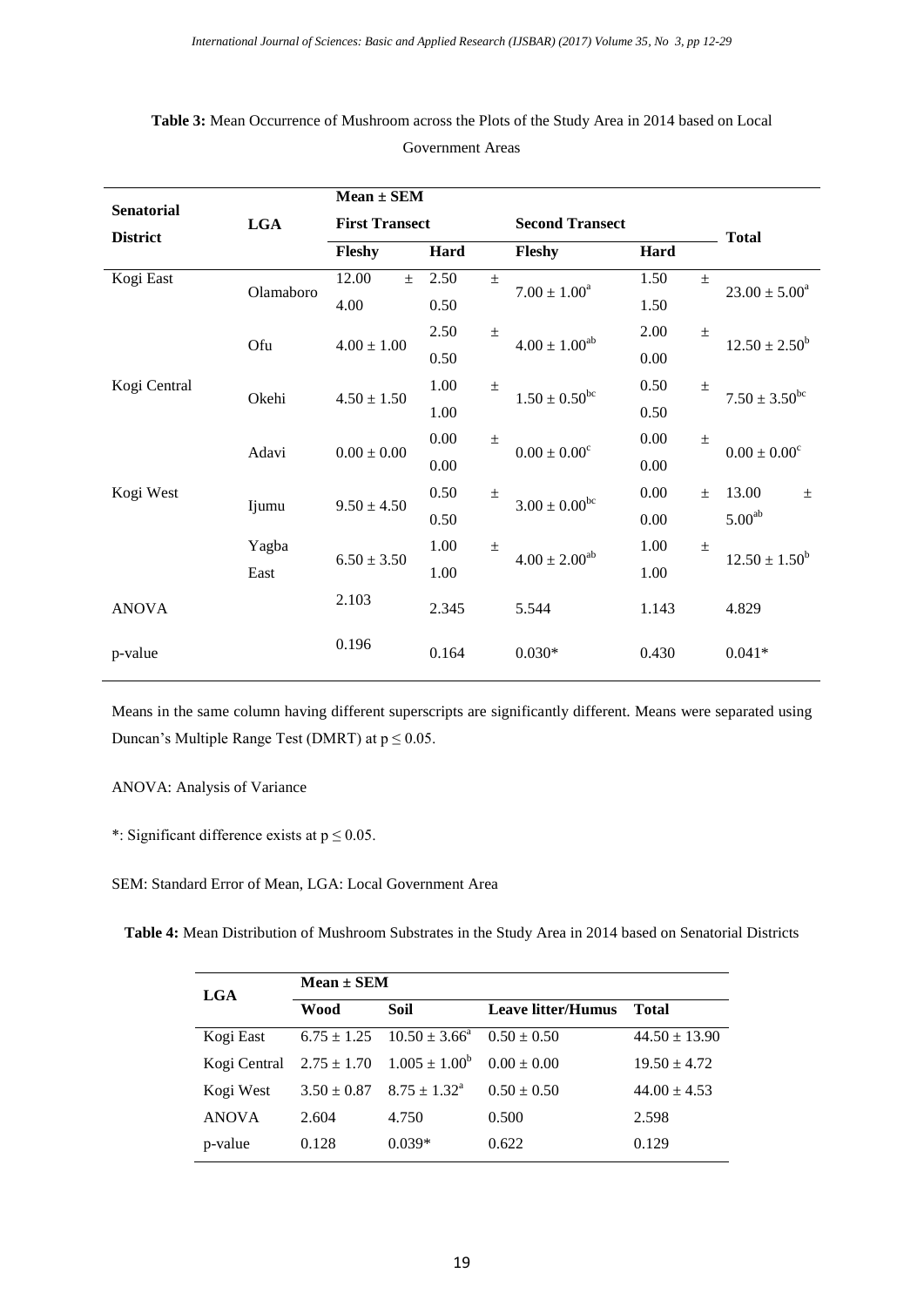Means in the same column having different superscripts are significantly different. Means were separated using Duncan's Multiple Range Test (DMRT) at  $p \le 0.05$ .

ANOVA: Analysis of Variance

\*: Significant difference exists at  $p \le 0.05$ .

SEM: Standard Error of Mean, LGA : Local Government Area

**Table 5:** Mean Occurrence of Mushroom across the Plots of the Study Area in 2015 based on Local Government Areas

|                   |            | $Mean \pm SEM$                  |       |                          |                        |       |                  |                  |  |
|-------------------|------------|---------------------------------|-------|--------------------------|------------------------|-------|------------------|------------------|--|
| <b>Senatorial</b> | <b>LGA</b> | <b>First Transect</b>           |       |                          | <b>Second Transect</b> |       |                  |                  |  |
| <b>District</b>   |            | Fleshy<br>Hard                  |       |                          | Fleshy                 | Hard  |                  | <b>Total</b>     |  |
| Kogi East         | Olamaboro  | 18.00<br>$\pm$                  | 2.50  | $\pm$                    | $8.00 \pm 2.00$        | 1.00  | $\pm$            | $31.50 \pm 8.50$ |  |
|                   |            | 3.00                            | 2.50  |                          |                        | 1.00  |                  |                  |  |
|                   | Ofu        | $7.50 \pm 2.50$                 | 1.50  | $\pm$                    | $7.50 \pm 0.50$        | 2.50  | $\pm$            | $19.00 \pm 4.00$ |  |
|                   |            |                                 | 0.50  |                          |                        | 0.50  |                  |                  |  |
| Kogi Central      | Okehi      | $7.50 \pm 5.50$                 | 2.00  | $\pm$                    | $4.00 \pm 2.00$        | 1.50  | $\pm$            | 15.00<br>$\pm$   |  |
|                   |            |                                 | 2.00  |                          |                        | 1.50  |                  | 11.00            |  |
|                   | Adavi      | $5.00 \pm 1.00$                 | 0.50  | $\pm$<br>$3.50 \pm 1.50$ | 1.00                   | $\pm$ | $10.00 \pm 1.00$ |                  |  |
|                   |            |                                 | 0.50  |                          |                        | 1.00  |                  |                  |  |
| Kogi West         | Ijumu      | 11.00<br>2.50<br>$\pm$<br>$\pm$ |       |                          | $5.50 \pm 1.50$        | 1.50  | $\pm$            | $20.50 \pm 2.50$ |  |
|                   |            | 1.00                            | 0.50  |                          |                        | 0.50  |                  |                  |  |
|                   | Yagba      | $9.00 \pm 1.00$                 | 3.00  | $\pm$                    | $9.00 \pm 4.00$        | 1.50  | $\pm$            | 22.50<br>$\pm$   |  |
|                   | East       |                                 | 0.00  |                          |                        | 0.50  |                  | 31.50            |  |
| <b>ANOVA</b>      |            | 2.544                           | 1.018 |                          | 1.059                  | 0.360 |                  | 1.387            |  |
| p-value           |            | 0.143                           | 0.481 |                          | 0.464                  | 0.859 |                  | 0.347            |  |

Means in the same column having different superscripts are significantly different.

Means were separated using Duncan's Multiple Range Test (DMRT) at  $p \le 0.05$ .

ANOVA: Analysis of Variance

\*: Significant difference exists at  $p \le 0.05$ .

SEM: Standard Error of Mean, LGA: Local Government Area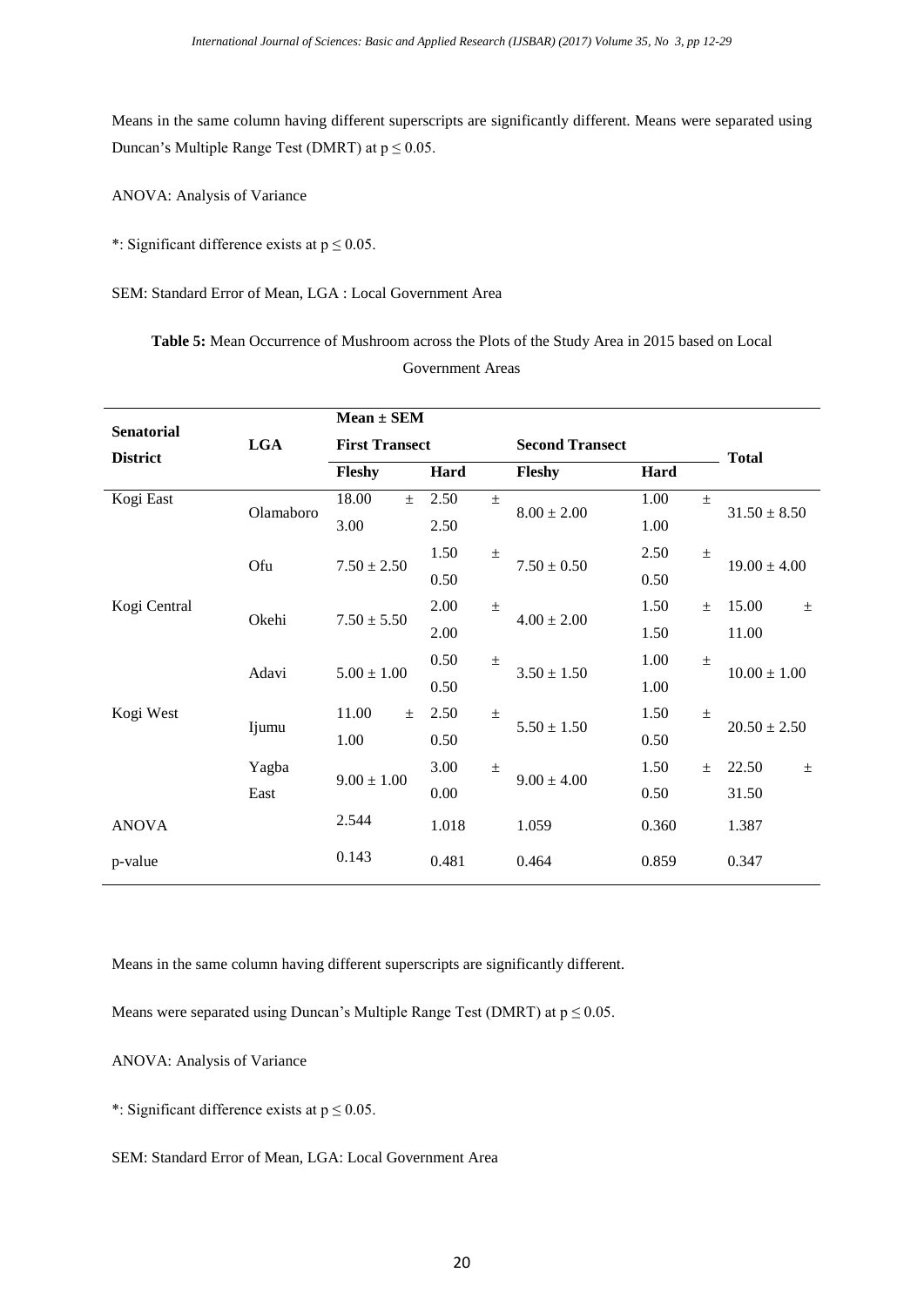| <b>Senatorial District</b> | <b>First Transect</b> |                                                  | <b>Second Transect</b> |                 |                  |
|----------------------------|-----------------------|--------------------------------------------------|------------------------|-----------------|------------------|
|                            | Fleshy                | Hard                                             | <b>Fleshy</b>          | Hard            | <b>Total</b>     |
| Kogi East                  |                       | $12.75 \pm 3.43$ $3.00 \pm 1.35$ $7.75 \pm 0.85$ |                        | $1.75 \pm 0.63$ | $25.25 \pm 5.27$ |
| Kogi Central               | $6.25 \pm 2.39$       | $1.25 \pm 0.95$ $3.75 \pm 1.03$                  |                        | $1.25 \pm 0.75$ | $12.50 \pm 4.74$ |
| Kogi West                  |                       | $10.00 + 0.82$ $2.75 + 0.25$ $7.25 + 2.02$       |                        | $1.50 \pm 0.29$ | $21.50 \pm 1.85$ |
| <b>ANOVA</b>               | 1.762                 | 0.963                                            | 2.434                  | 0.180           | 2.405            |
| p-value                    | 0.226                 | 0.418                                            | 0.143                  | 0.838           | 0.146            |

# **Table 6:** Mean Occurrence of Mushroom across the Plots of the Study Area in 2015 based on Senatorial **Districts**

Means in the same column having different superscripts are significantly different. Means were separated using Duncan's Multiple Range Test (DMRT) at  $p \le 0.05$ .

ANOVA: Analysis of Variance

\*: Significant difference exists at  $p \le 0.05$ .

SEM: Standard Error of Mean

LGA: Local Government Area.

The mean occurrence and distribution of mushrooms substrates across the first and second transects in Kogi State in the year 2016 are presented in Tables 6 and 7. As shown in Table 6, the senatorial districts and selected local government areas had no significant effects (p≥0.05) on the fleshy, hard and total mushrooms collected from the first and second transects in year 2016.

The mean distribution of mushroom substrates in the selected Local Government Areas (LGAs) of Kogi State in 2016 was presented in Table 7. As shown in the result, the six Local Government Areas had no significant effects (p≥0.05) on the mean distribution of the mushroom substrates. On the overall, Yagba East had the highest distribution of mushrooms which popped out of wood (23.50±5.50) and leave litter/humus (2.50±2.50), while Olamaboro had the highest mean distribution of mushroom which popped out of soil (43.00±23.00). Adavi LGA on the other had the lowest distribution of mushrooms which popped out of wood (5.50±1.00), soil  $(8.00\pm1.00)$  and Leave litter/humus  $(1.00\pm1.00)$  substrates.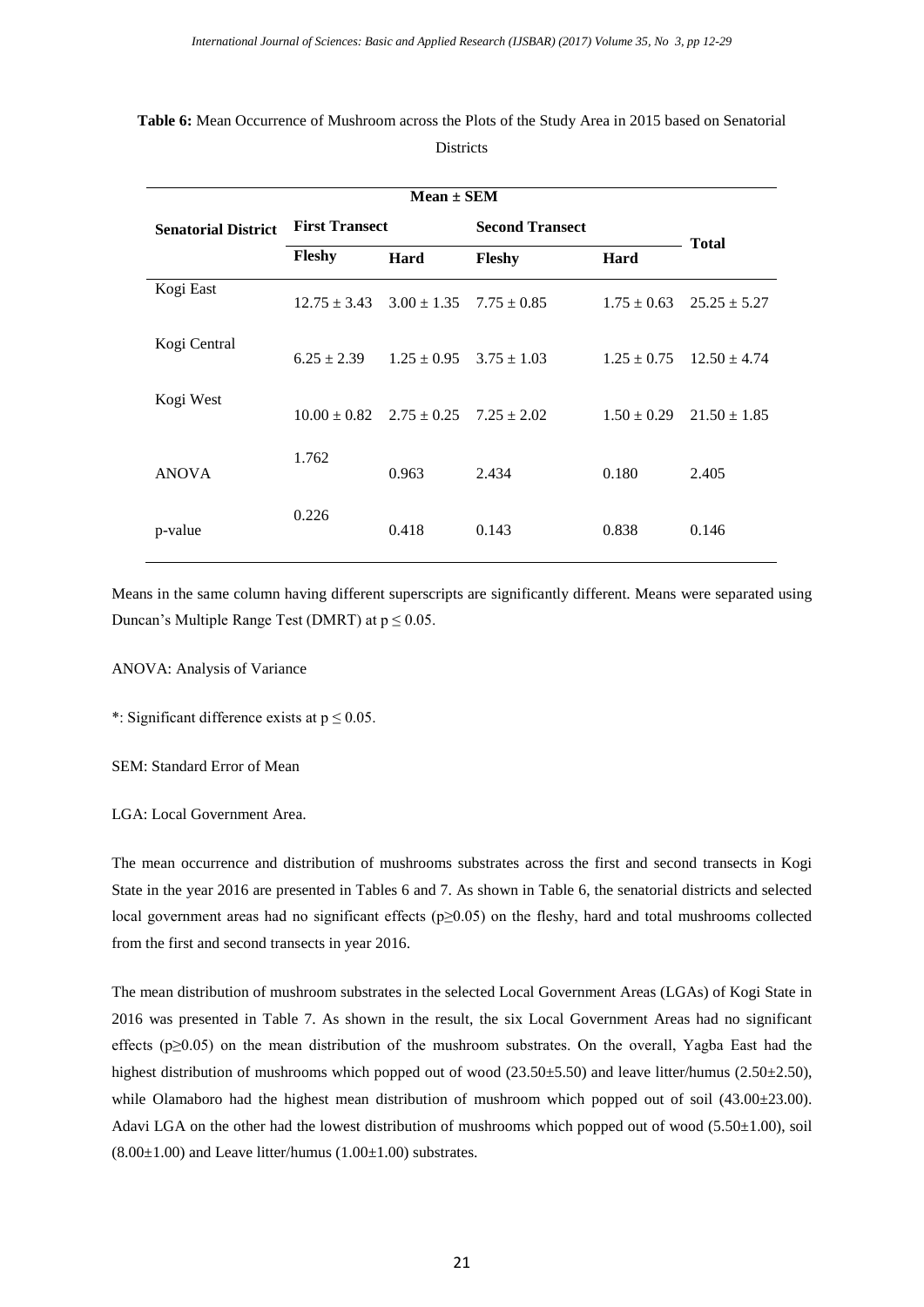| <b>Senatorial</b> | <b>LGA</b>    | $Mean \pm SEM$<br><b>First Transect</b> |              |       | <b>Second Transect</b> |              |       |                         |  |
|-------------------|---------------|-----------------------------------------|--------------|-------|------------------------|--------------|-------|-------------------------|--|
| <b>District</b>   |               | <b>Fleshy</b>                           | Hard         |       | Hard<br><b>Fleshy</b>  |              |       | <b>Total</b>            |  |
| Kogi East         | Olamaboro     | 34.00<br>$+$<br>14.00                   | 3.50<br>1.50 | $\pm$ | $16.50 \pm 11.50$      | 5.00<br>3.00 | $+$   | 59.00<br>$\pm$<br>27.00 |  |
|                   | Ofu           | $15.50 \pm 3.50$                        | 5.50<br>1.50 | $\pm$ | $6.50 \pm 1.50$        | 2.50<br>0.50 | 土     | $30.00 \pm 3.00$        |  |
| Kogi Central      | Okehi         | $15.00 \pm 4.00$                        | 3.00<br>1.00 | 土     | $5.50 \pm 2.50$        | 1.50<br>0.50 | $\pm$ | $25.00 \pm 8.00$        |  |
|                   | Adavi         | $6.50 \pm 0.50$                         | 1.00<br>1.00 | $\pm$ | $6.50 \pm 2.50$        | 0.00<br>0.00 | 土     | $14.00 \pm 3.00$        |  |
| Kogi West         | Ijumu         | $21.50 \pm 5.50$                        | 5.00<br>1.00 | $\pm$ | $11.00 \pm 5.00$       | 4.00<br>1.00 | $\pm$ | 41.50<br>$\pm$<br>10.50 |  |
|                   | Yagba<br>East | $28.00 \pm 1.00$                        | 6.50<br>0.50 | $\pm$ | $9.50 \pm 1.50$        | 2.50<br>0.50 | $\pm$ | $46.50 \pm 0.50$        |  |
| <b>ANOVA</b>      |               | 2.298                                   | 3.052        |       | 0.585                  | 1.753        |       | 1.707                   |  |
| p-value           |               | 0.170                                   | 0.103        |       | 0.714                  | 0.256        |       | 0.266                   |  |

# **Table 7:** Mean Occurrence of Mushroom across the Plots of the Study Area in 2016 based on Local

Government Areas

Means in the same column having different superscripts are significantly different. Means were separated using Duncan's Multiple Range Test (DMRT) at p ≤ 0.05, ANOVA: Analysis of Variance, \*: Significant difference exists at p ≤ 0.05, SEM: Standard Error of Mean, LGA: Local Government Area

**Table 8:** Mean Distribution of Mushroom Substrates in the Study Area in 2016 based on Local Government

|              | $Mean \pm SEM$              |                   |                           |                   |
|--------------|-----------------------------|-------------------|---------------------------|-------------------|
| <b>LGA</b>   | Wood                        | Soil              | <b>Leave litter/Humus</b> | <b>Total</b>      |
| Olamaboro    | $14.00 \pm 2.00$            | $43.00 \pm 23.00$ | $2.00 \pm 2.00$           | $59.00 \pm 27.00$ |
| Ofu          | $10.00 \pm 1.00$            | $18.50 \pm 0.50$  | $1.50 \pm 1.50$           | $30.00 \pm 3.00$  |
| Okehi        | $13.50 \pm 4.50$            | $11.50 \pm 3.50$  | $0.00 \pm 0.00$           | $25.00 \pm 8.00$  |
| Adavi        | $5.50 \pm 1.00$             | $8.00 \pm 1.00$   | $1.00 \pm 1.00$           | $14.00 \pm 3.00$  |
| Ijumu        | $11.50 \pm 1.50$            | $28.50 \pm 13.50$ | $1.50 \pm 1.50$           | $41.50 \pm 10.50$ |
|              | Yagba East $23.50 \pm 5.50$ | $20.50 \pm 3.50$  | $2.50 \pm 2.50$           | $46.50 \pm 0.50$  |
| <b>ANOVA</b> | 3.814                       | 1.308             | 0.283                     | 1.707             |
| p-value      | 0.067                       | 0.372             | 0.907                     | 0.266             |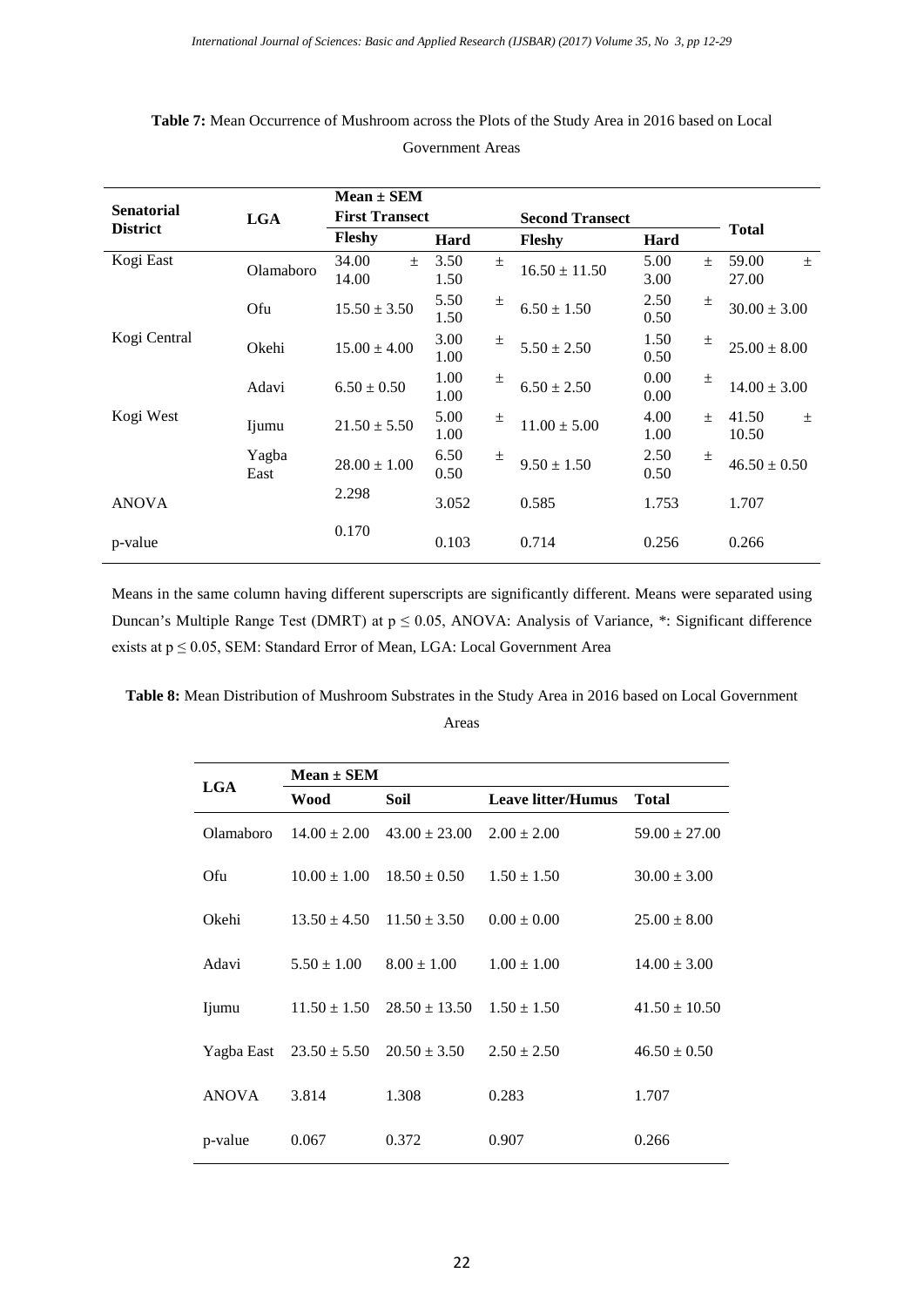Means in the same column having different superscripts are significantly different. Means were separated using Duncan's Multiple Range Test (DMRT) at  $p \le 0.05$ .

ANOVA: Analysis of Variance

\*: Significant difference exists at  $p \le 0.05$ .

SEM: Standard Error of Mean

LGA: Local Government Area

**Table 9:** Pearson Correlation between Rainfall, Temperature and Mushroom occurrence in occurrence in year 2014, 2015 and 2016

| <b>Variables</b>   | <b>MO2016</b> | <b>MO2015</b> | <b>MO2014</b> |
|--------------------|---------------|---------------|---------------|
| MО                 |               |               |               |
| Rainfall (mm)      | 0.934         | 0.844         | 0.955         |
| Tmin $(^{\circ}C)$ | 0.724         | $-0.749$      | $-0.936$      |
| Tmax $(^{\circ}C)$ | $-0.724$      | $-0.948$      | $-0.936$      |

MO: Mushroom occurrence

 $T_{min}$ : Minimum temperature (°C)

 $T_{\text{max}}$ : Maximum temperature (°C)

#### *3.2. Mushroom species diversity and richness*

A total of eight hundred and six (806) mushrooms species were collected and recorded during the three years of investigation in the study area. This was composed of a total of three hundred and seventy-four (374), and four hundred and thirty-two (432) mushrooms collected in year 2014and 2015 respectively. In general, three hundred and fifty (350) species were found in the eastern senatorial district, one hundred and forty-three (143) species in the central senatorial district and three hundred and thirteen (313) species in the western senatorial district of Kogi State (Figure 1). Out of these, 151genera and 32 families were identified. Kogi west had the highest (26) number of families, followed by Kogi East having 22 number of families, while the lowest (15) number of families was observed in Kogi Central (Figure 2). Kogi East recorded the highest (97) number of genera while Kogi Central had the lowest (48) number of mushroom genera. A total of 72 mushroom genera were collected from Kogi West (Figure 3). 68 species and 14 families were common to all the districts. The most abundant family was Russulaceae (*Russula* sp). This was followed by Pleurotaceae (*Pleurotus* sp, *Lentinus* sp), Ganodermataceae (*Ganoderma* sp), Agaricaceae (*Agaricus* sp), and Tricholomataceae (*Tricholoma* sp) families. Bolbitaceae (*Bolbitius* sp), Inocybaceae (*Inocybe* sp), Entolomatacea (*Entoloma* sp), Tapinellaceae (*Tapinella* sp), Phanerochaetaceae (*Phlebiopsis* sp) and Schizophyllaceae (*Schizophyllum sp*) were among the least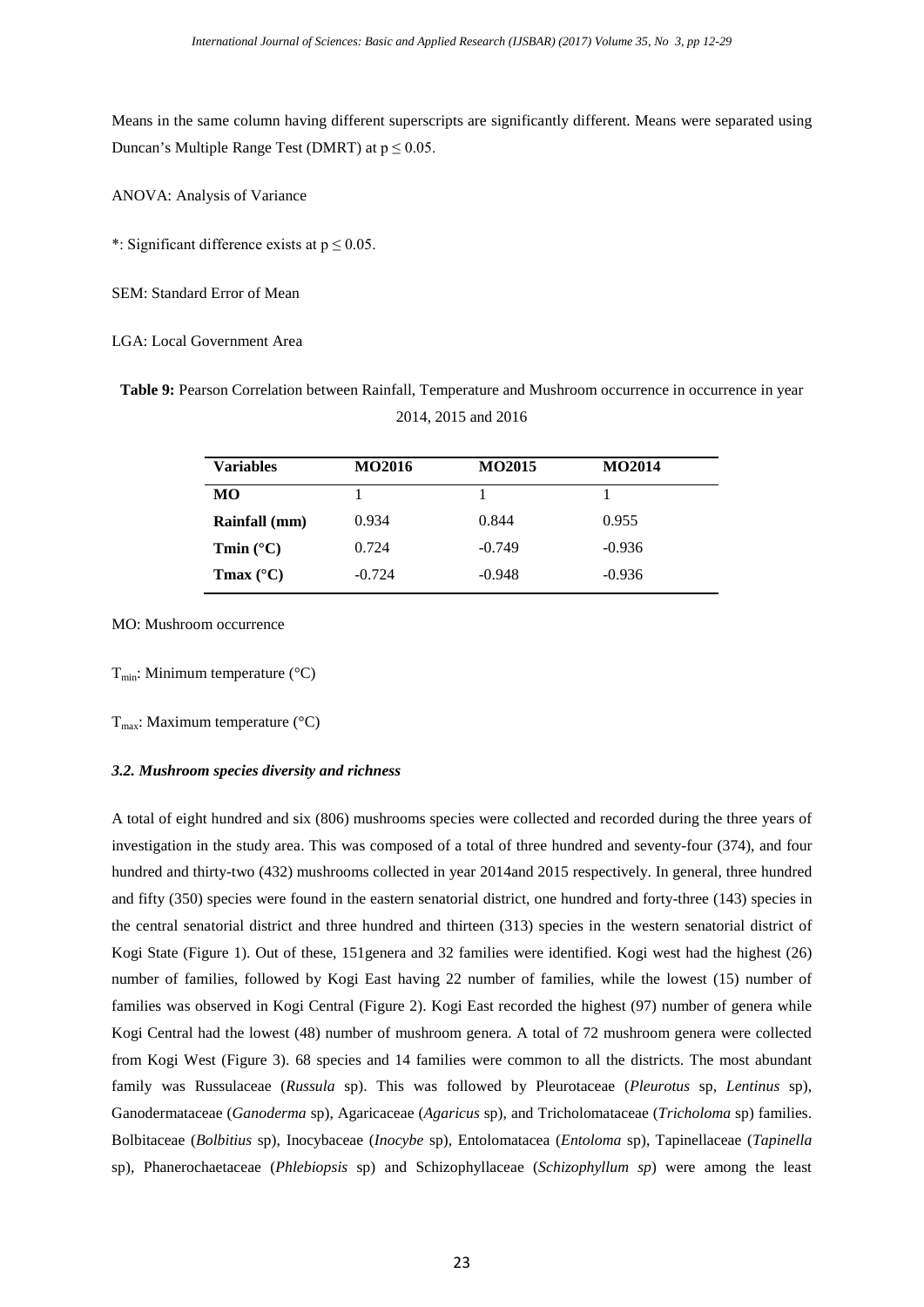abundant families collected from the study area (Figure 4). Six morpho groups occurred across the study area with the gilled-fungi being the most frequent. Also thirteen stature types were represented across the plots.







**Figure 3:** Number of Mushroom families Recorded in Kogi State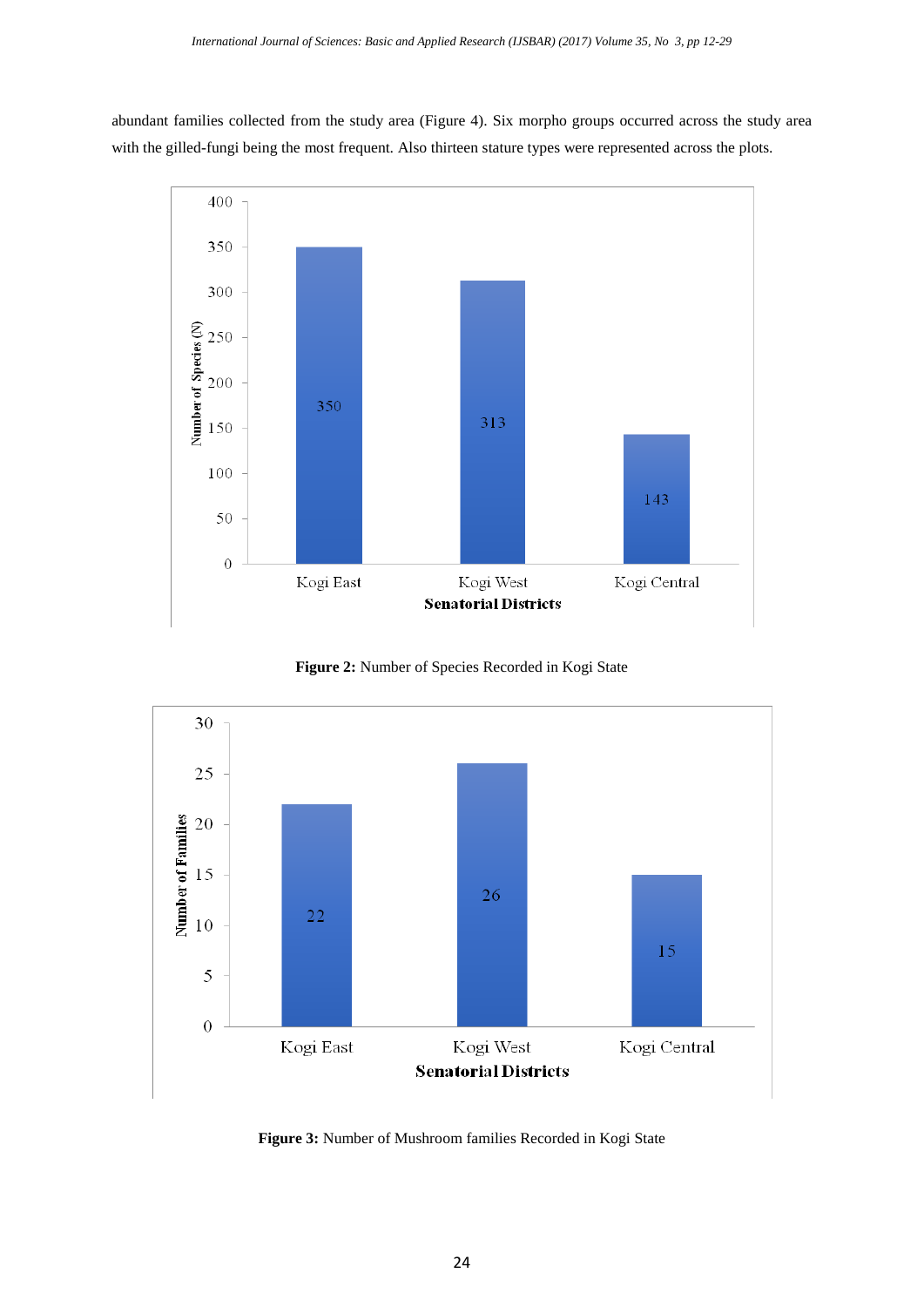

**Figure 4:** Number of Mushroom genera Recorded in Kogi State



**Figure 5:** Families of Mushroom Species Recorded in Kogi State

# *3.3. Diversity and Richness Indices*

Diversity indices provide important information about rarity and commonness of species in a community. The mushroom compositional species diversity and richness between the various sampled senatorial districts were estimated using the Shannon-Weiner Index (H'), Pielou's Evenness Index (E), Margalef's Index of Species Richness (M) and Simpson Concentration Index ( $\lambda$ ) as shown in Table 10. Shannon Wiener index of the mushroom collected from the study location ranged from 1.75 in Kogi West to 0.93 in Kogi Central. Kogi East had 1.55 diversity index. The highest diversity index as obtained in Kogi West was significantly different from the lowest significant diversity index recorded in Kogi Central (Table 10). The Pielou's Evenness Index (E) of the mushroom species (Table 21) varied from a minimum of 0.29 at Kogi Central to a maximum of 0.41 at Kogi East. The evenness index obtained in Kogi East and Kogi West were not significantly different (p≥0.05). Conversely, the Evenness index as revealed in Kogi Central was significantly lower that the values obtained in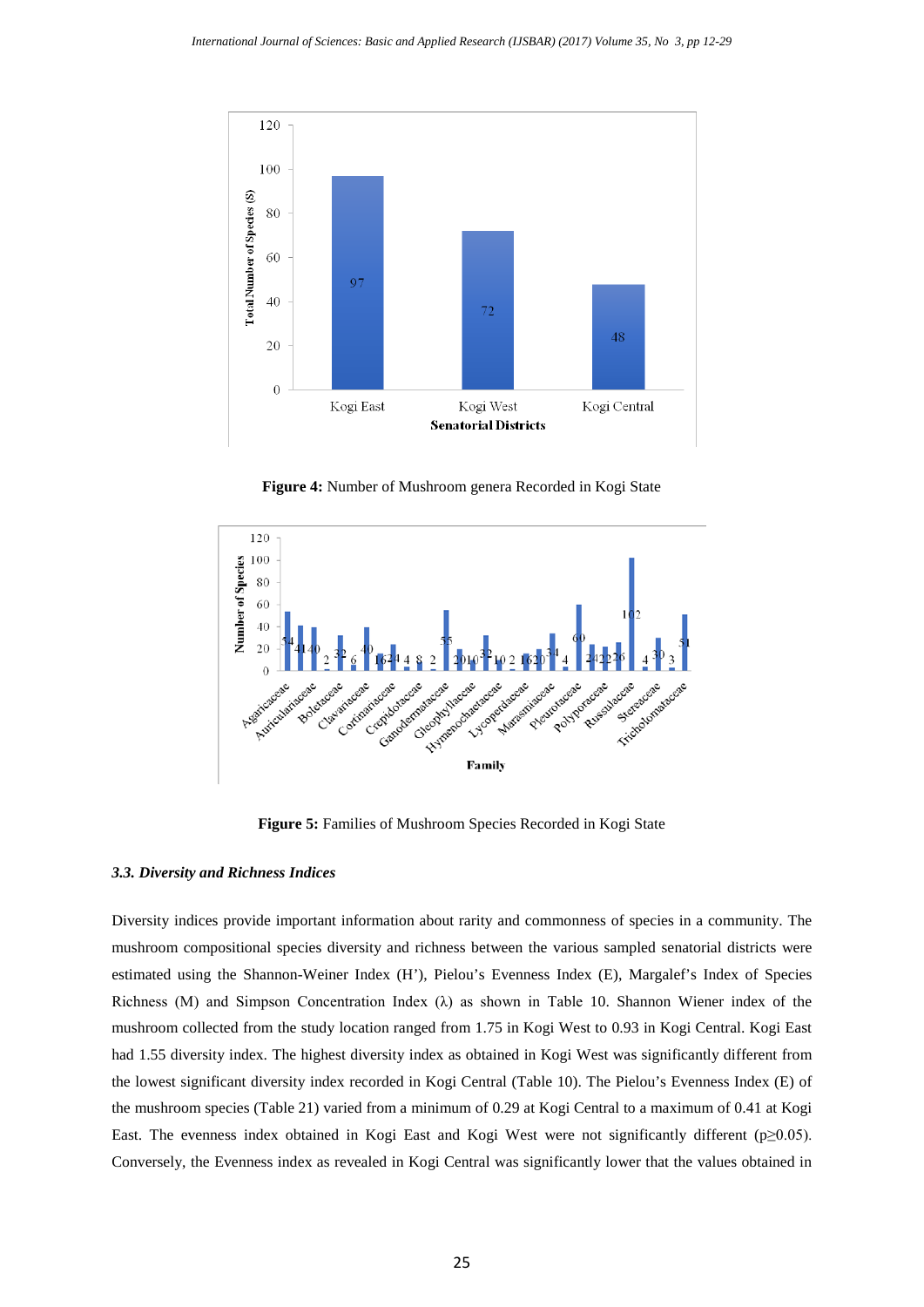other districts ( $p \le 0.05$ ). Margalef's Index of Species Richness (M) was used to calculate the species richness and is independent of sample size. It is a measure for the total number of the species in a community. The species richness significantly varied between 4.56 in Kogi Central to 8.74 in Kogi West and 13.42 in Kogi East (Table 11). As obtained in this study, the Simpson Concentration index varied between 0.25 in Kogi West to 0.32 in Kogi East and 0.60 in Kogi Central. The Simpson concentration index obtained from Kogi Central was significantly higher ( $p \le 0.05$ ) than values obtained from other districts (Table 11).

#### *3.4. Sorenson's Similarity Matrix*

The mushroom compositional similarities or distinctiveness between the various sampled senatorial districts were estimated using the Soresen index as represented in Table 12. The matrices revealed that sites in Kogi East and Kogi West were the most similar (0.48), while a weak similarity was observed between sites in Kogi West and Kogi Central (0.19) in species composition.

| <b>Diversity Indices</b>                 | Kogi East         | Kogi West      | <b>Kogi Central</b> |
|------------------------------------------|-------------------|----------------|---------------------|
| Shannon-Weiner Index (H')                | $1.55^{\rm a}$    | $1.75^{\rm a}$ | 0.93 <sup>b</sup>   |
| Pielou's Evenness Index (E)              | $0.41^{\rm a}$    | $0.51^{\rm a}$ | 0.29 <sup>b</sup>   |
| Margalef's Index of Species Richness (M) | $13.42^a$         | $8.74^{b}$     | 4.56 <sup>c</sup>   |
| Simpson Concentration Index $(\lambda)$  | 0.32 <sup>b</sup> | $0.25^{b}$     | $0.60^a$            |

**Table 10:** Diversity Indices of Mushrooms collected from the Study Area

*means in the same columns having similar superscripts are not significantly different at 5% probability level according to DMRT*

|  |  | Table 11: Diversity Indices of Mushrooms collected from the Study Area |
|--|--|------------------------------------------------------------------------|
|--|--|------------------------------------------------------------------------|

| <b>Diversity Indices</b>                 | Kogi East         | Kogi West      | Kogi Central      |
|------------------------------------------|-------------------|----------------|-------------------|
| Shannon-Weiner Index (H')                | $1.55^{\rm a}$    | $1.75^{\rm a}$ | 0.93 <sup>b</sup> |
| Pielou's Evenness Index (E)              | $0.41^{\rm a}$    | $0.51^{\rm a}$ | 0.29 <sup>b</sup> |
| Margalef's Index of Species Richness (M) | $13.42^a$         | $8.74^b$       | 4.56 <sup>c</sup> |
| Simpson Concentration Index $(\lambda)$  | 0.32 <sup>b</sup> | $0.25^{\rm b}$ | $0.60^{\rm a}$    |

*means in the same columns having similar superscripts are not significantly different at 5% probability level*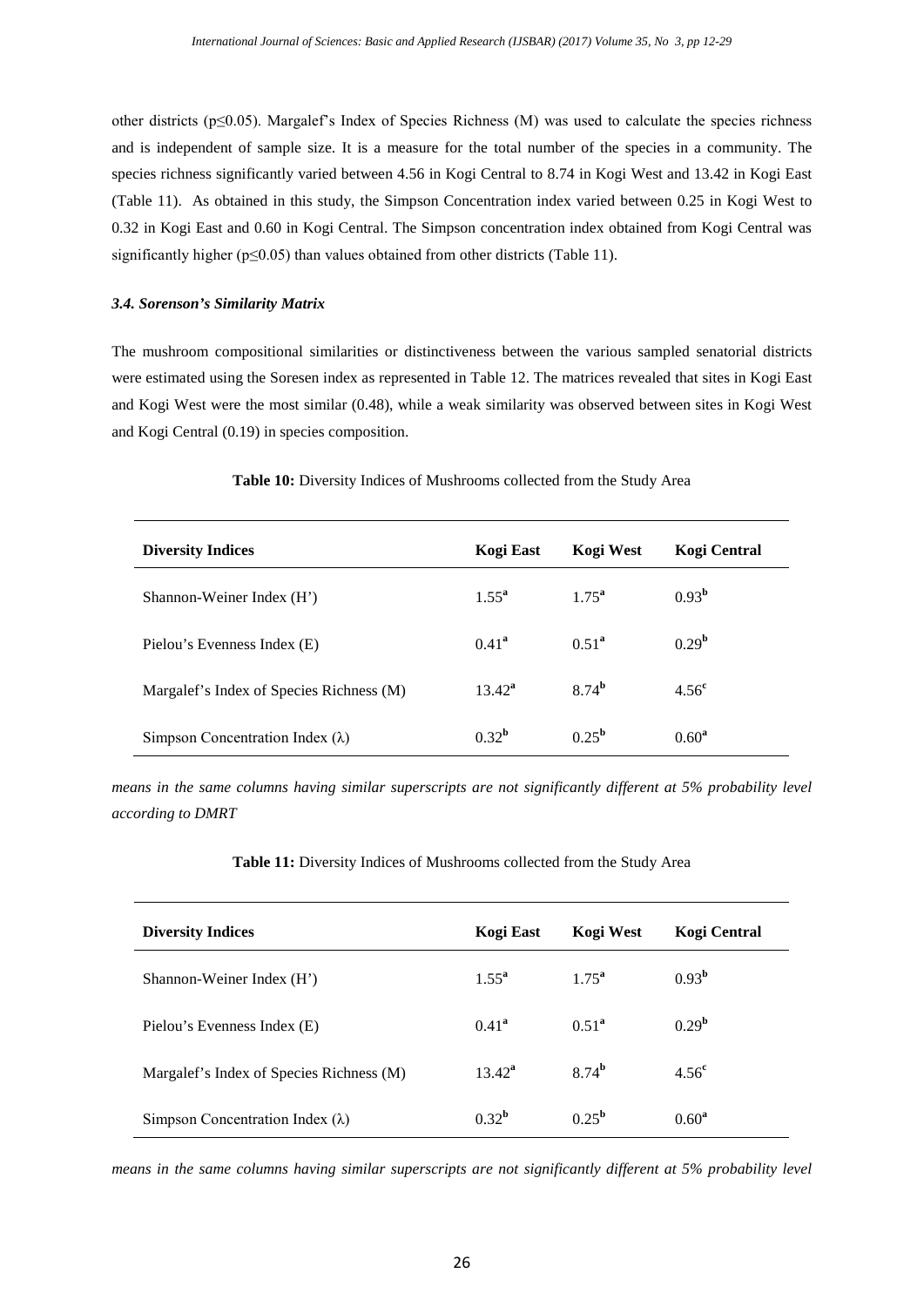#### *according to DMRT*

| <b>Districts</b> |      |      | Kogi East Kogi West Kogi Central |
|------------------|------|------|----------------------------------|
| Kogi East        | 1    |      |                                  |
| Kogi West        | 0.48 | 1    |                                  |
| Kogi Central     | 0.35 | 0.19 | 1                                |

**Table 12:** Sorenson's Similarity Matrices for the Study Area

#### **4. Conclusion**

The variations in species assemblage in the different senatorial districts observed during this study may also be due to differences in the composition of the biota, level of competitiveness amongst biota and the level of human disturbances observed elsewhere by other researchers [18, 7, 1]. The authors in [22] and [19] opined that the composition and type of plant species in a terrestrial ecosystem is a primary determinant of ecosystem productivity and sustainability. The biodiversity of plant has been revealed to be predominantly controlled by the diversity of mycorrhizal fungi. Consequently, fungal diversity may indirectly control both ecosystem productivity and variability [23]. As revealed in the result of the mean occurrence of mushrooms, the locations (districts and local government areas) had significant effects (p≤0.05) on the nature (fleshy and hard) of mushrooms collected in the first and second transects of the plots ( Kogi state) between year 2014 and 2016. As similarly shown in the result of the mean distribution of mushroom substrates, the locations (districts and local government areas) had significant effects (p≤0.05) on mushrooms collected between year 2014 and 2016 in Kogi state on wood and soil substrates, while no significant effects were observed for mushrooms collected on leaves litter/humus. The significant variation of the mushrooms in terms of nature (fleshy and hard) structure and habitats is in agreement with the findings of similar and related studies [15, 5, 1]. This study provided a detailed investigation of macrofungal species diversity and richness in districts of Kogi State, Nigeria. A few research scientists have reported varied macrofungi survey and diversity findings, particularly in Nigeria [7, 14, 15]. But this limited reportage has not been sufficient for current and national representation of Nigeria mycoflora diversity. This is because they are bedeviled with taxonomic inconsistencies and contradiction due mainly to the use of phenotypic features without actual genetic confirmation. Knowledge of mushroom ecology and distribution are not only important for the successful conservation and management of the ecosystem but also for the optimum exploitation of the many benefits to mankind. The dearth of such information on Nigeria's rich mycoflora contributed in some part to the poor status of the mushroom industries in the country [13]. This study reported a total of 151different species belonging to 32 families. The result of this finding is higher than mushroom inventory and diversity results reported by previous research scientists.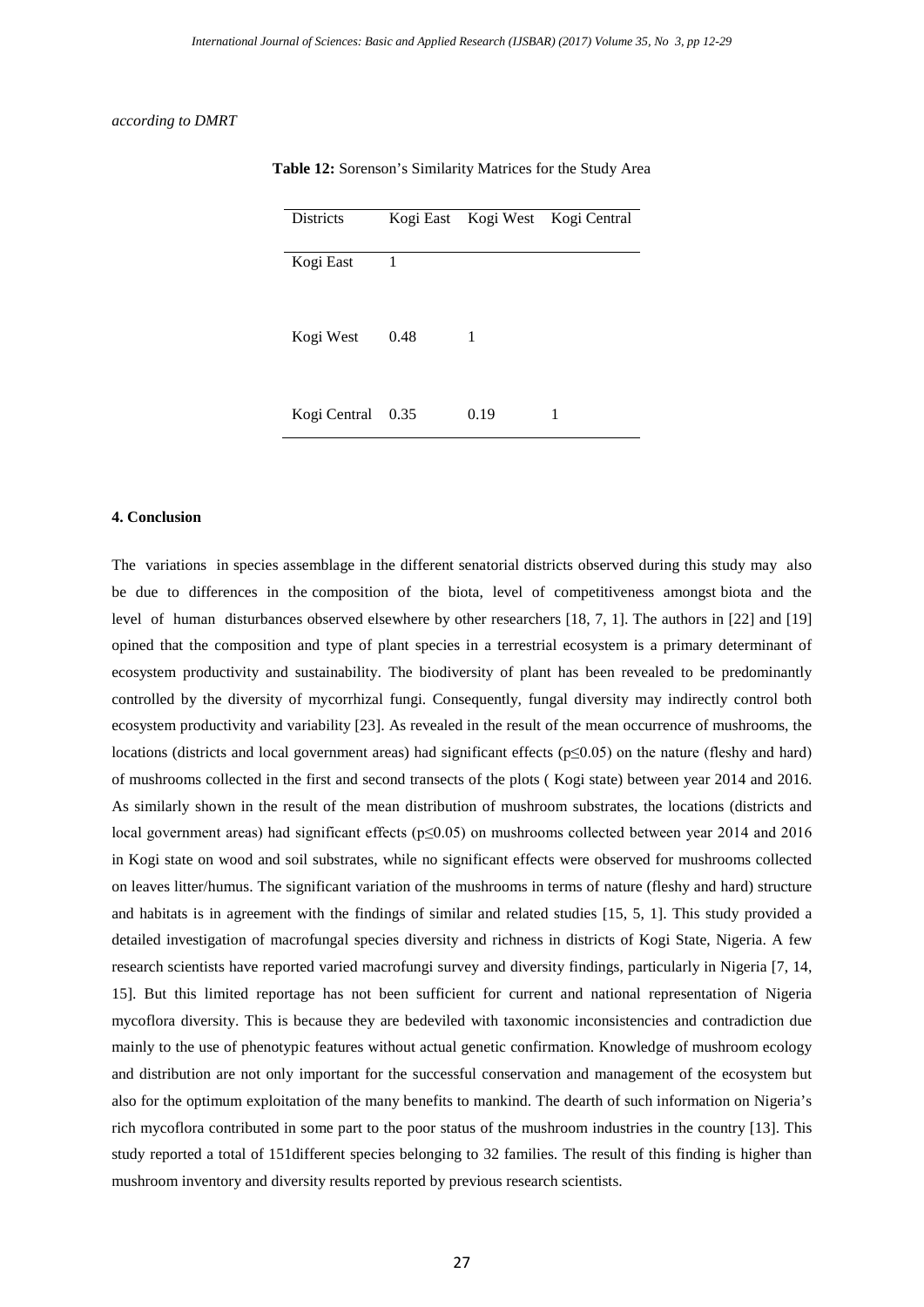#### **References**

- [1]. Adebiyi, A.O. and Yakubu, H.O. A Survey of Mushrooms in two Local Government Areas of Ekiti State, Nigeria. Donnish Journal of Agricultural Research, 3(2) 13-16, 2016.
- [2]. Boa, E.R. Wild Edible Fungi: A Global Overview of Their Use and Importance to People. FAO Publishing Management Services, Rome. pp147, 2004.
- [3]. Fonseca, G.G., Gandra, E.A., Sclowitz, L.F., Correa, A.P.A., Costa, J.A.J. and Levy, J.A. Oyster mushrooms species differentiation through molecular markers RAPD," International Journal of Plant Breeding and Genetics, 2: 13–18, 2008.
- [4]. Pawlik, A., Janusz, G., Koszerny, J., Małek, W. and Rogalski, J. Genetic diversity of the edible mushroom Pleurotus sp. by amplified fragment length polymorphism, Current Microbiology, 65(4): 438–445, 2012.
- [5]. Adejumo, T.O., Coker, M.E. and Akinmoladun, V.O. Identification and evaluation of nutritional status of some edible and medicinal mushrooms in Akoko area, Ondo State, Nigeria.International Journal of Current Microbiology and Applied Science, 4(4):1011-1028, 2015.
- [6]. Das, S.K., Aninda, M., Animesh, K.D., Sudha, G., Rita, P., Aditi, S., Sonali, S. and Priyanka, K.D. Nucleotide Sequencing and Identification of Some Wild Mushrooms.The Scientific World Journal, 2013:7, 2013.
- [7]. Osemwegie, O.O. and Okhuoya, J.A. Diversity of Macrofungi in Oil Palm Agroforests of Edo State. Nigeria. Journal of Biological Science, 9(6):584-593, 2009.
- [8]. Oyetayo, O.V. Molecular Identification of Trametes Species Collected from Ondo and Oyo States, Nigeria. Jordan Journal of Biological Sciences, 7(3):165 – 169, 2014.
- [9]. Hyde, K.D., Frohlich, J. and Taylor, E.J. Diversity of Ascomycetes on palms in the Tropics. In K.D. Hyde (Ed.), Biodiversity of Tropical Microfungi, Hong Kong, University Press, pp.141-156, 1997.
- [10]. Asemota, U.K., Etim, V.A., Okereke, O.E., Abubakar, S.and Ogbadu, G.H. Mushroom Biotechnology in Nigeria–implications for Food Security, Environment and Public Health, A Review. Journal of Advances in Biology & Biotechnology. 2(2): 96-108, 2015.
- [11]. Ayodele, S.M, Akpaja, E.O. and Adamu, Y.M. Some Edible and Medicinal Mushrooms of Igala Land in Nigeria, their Socio-Cultural and Ethno-mycological Uses. International Journal of Science and Nature, 2(3): 473-476, 2011.
- [12]. Adedokun, O.M., Kyalo, M., Gnonlonfin, B., Wainaina, J., Githae, D., Skilton, R. and Harvey, J. Mushroom: molecular characterization of indigenous species in the Niger Delta Region of Nigeria. European Journal of Horticultural Science. 81(5), 273–280, 2016.
- [13]. Okhuoya, J.A. and Iskhuemhen, O.S. Mushroom Cultivation: The Nigerian Experience. The 3rd ICMBMP accessd on the  $12<sup>th</sup>$  of Janaury 2015 from [http://wsmbmpmushworld.co,](http://wsmbmpmushworld.co/) 1999.
- [14]. Osemwegie, O.O., Okhuoya, J.A. Oghenekaro A.O. and Evueh, G.A. Macrofungi Community in Rubber Plantations and a Forest of Edo State, Nigeria. Journal of Applied Sciences, 10: 391-398, 2010.
- [15]. Nwordu, M.E., Isu, R.N. and Ogbadu, G.H. Catalogue and Identification of Some Wild Edible Macrofungi in Nigeria. Online International Journal of Food Science Accessed on the  $12<sup>th</sup>$  of December 2015 from [http://www.onlineresearchjournals.org.,](http://www.onlineresearchjournals.org/) 2013.